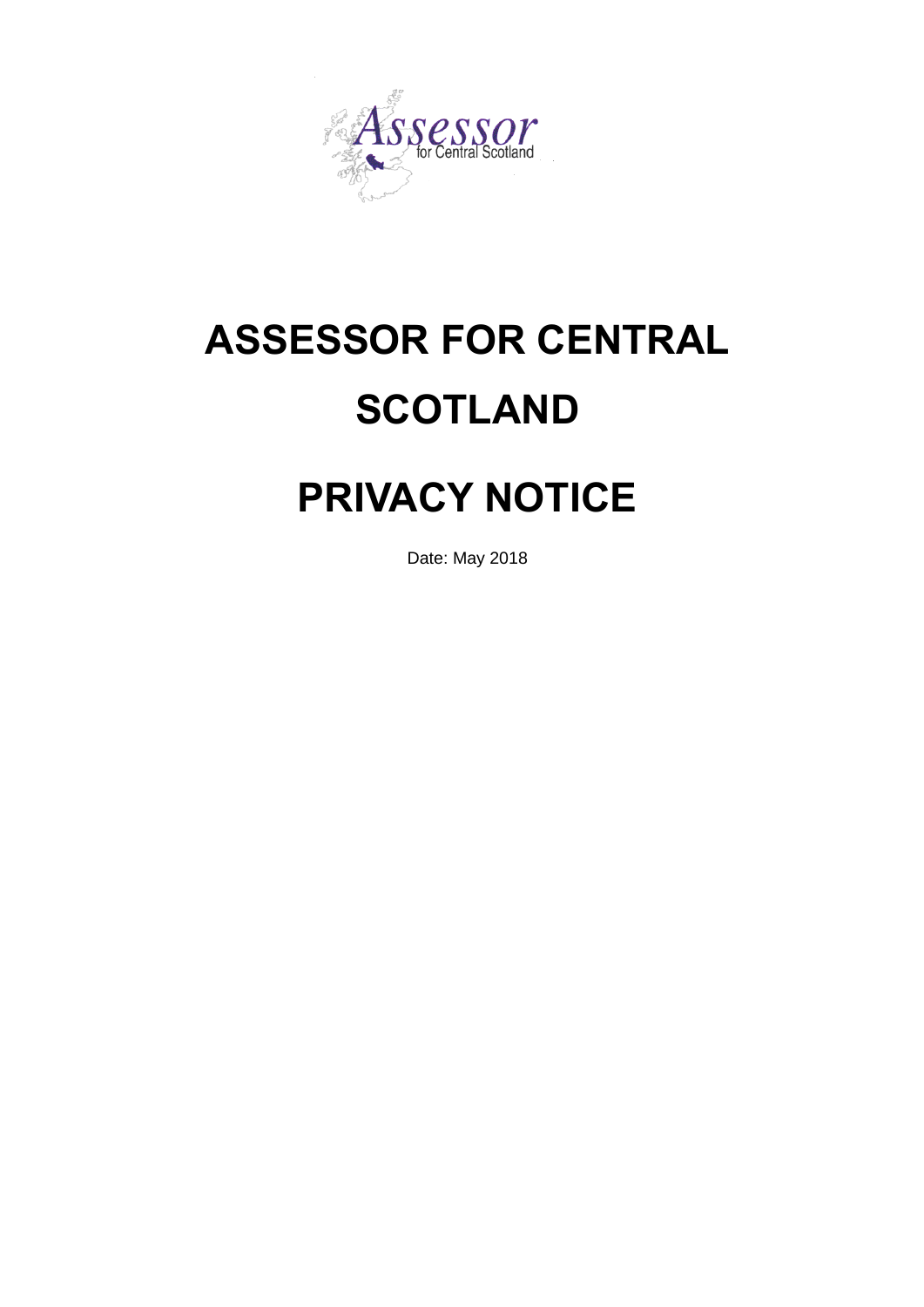Privacy statement for the compilation and maintenance of the Valuation Roll & Council Tax Valuation List

#### **Who am I?**

As the Assessor for Central Scotland Valuation Joint Board I have been appointed by Central Scotland Valuation Joint Board in accordance with the Local Government etc (Scotland) Act 1994. My head office is located at Hillside House, Laurelhill Business Park, Stirling, FK7 9JQ, and my Data Protection Officer can be contacted by post at this address or by email at: [DPO@centralscotland-vjb.gov.uk](mailto:DPO@centralscotland-vjb.gov.uk)

#### **Why do I need your personal information and what do I do with it?**

You are giving me your personal information to allow me to compile, publish and maintain the Valuation Roll and Council Tax Valuation List. I may also use your information to contact you by post, email or telephone and to maintain my records. If you do not wish me to contact you by email or by telephone please let me know. You can do this by phoning the Assessor's Office on 01786 892200 or by emailing [assessor@centralscotland-vjb.gov.uk](mailto:assessor@centralscotland-vjb.gov.uk)

#### **Legal basis for using your information:**

You can find more details of my role on our website at: [www.saa.gov.uk/central/](http://www.saa.gov.uk/central/) Processing your personal information is necessary for the performance of my public task to compile, publish and maintain the Valuation Roll and Council Tax Valuation List in accordance with the Local Government (Scotland) Act 1975 and the Local Government Finance Act 1992.

#### **Failure to provide information:**

If you do not complete a request for information issued to you under the Local Government Finance Act 1992, when required to do so, you could be liable to pay a penalty not exceeding level 2 on the standard scale (£500). If you knowingly supply false information you could be liable on summary conviction to imprisonment for a term not exceeding 3 months or a fine not exceeding level 3 on the standard scale (£1000) or both.

If you do not complete a request for information issued to you under the Lands Valuation (Scotland) Act 1854 (as amended), when required to do so, you could be liable on summary conviction to pay a penalty not exceeding level 3 on the standard scale(£1000). If you knowingly supply false information you could be liable on summary conviction to pay a penalty not exceeding level 3 on the standard scale (£1000)

## **Who do I share your information with?**

I am legally obliged to safeguard public funds so I am required to verify and check your details internally for fraud prevention. I may share this information with other public bodies for the same purpose. I am also legally obliged to share certain data with other public bodies such as HMRC and will do so where the law requires this. I will also generally comply with requests for specific information from other regulatory and law enforcement bodies where this is necessary and appropriate. Your information is also analysed internally to help us improve our services. This data sharing is in accordance with our Data Protection Policy. It also forms part of our requirements in line with our Records Management Plan in terms of the Public Records (Scotland) Act 2011 which has been submitted for approval.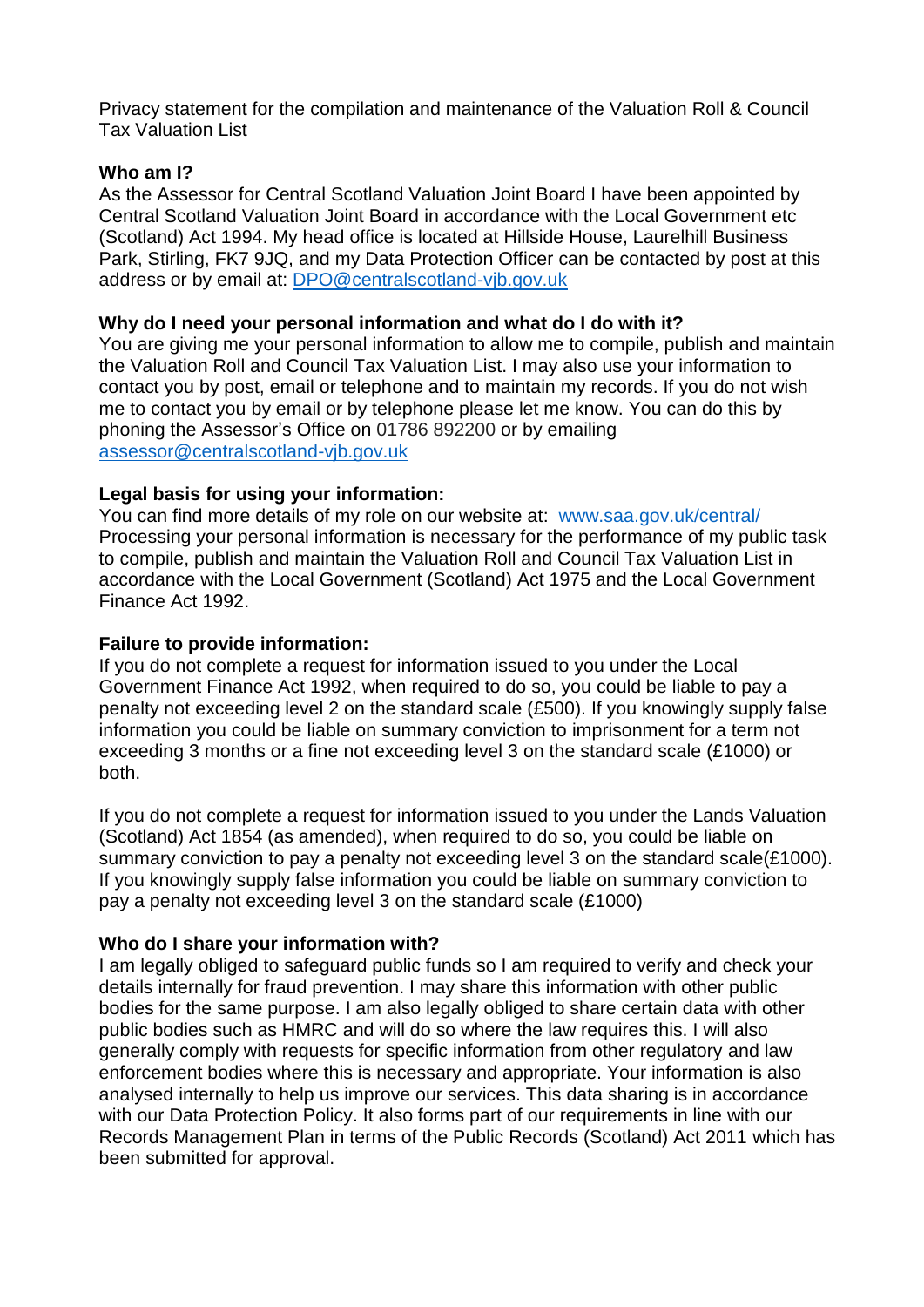I sometimes need to share your personal information with other organisations. Where this is necessary I am required to comply with all aspects of the Data Protection Act 2018 and General Data Protection Regulations (GDPR). What follows is a description of the types of organisation I may need to share some of the information I process for one or more reasons. Where appropriate your information will be anonymised before it is shared with an organisation.

Where necessary or required I may share information with:-

- Other Assessors
- Falkirk Council, Stirling Council and Clackmannanshire Council
- The Electoral Registration Officer for Falkirk Council, Stirling Council and Clackmannanshire Council
- Valuation Office Agency
- Government Bodies
- Office for National Statistics
- Flood Re Limited
- Organisations who process your personal data on my behalf, for example, delivery organisations, mailing houses and contractors or consultants. These organisations are carefully selected and measures are put in place to protect your information.

Where necessary or required I may also share information during the disposal of appeals or complaints against an entry in the Valuation Roll or Council Tax Valuation List.

#### **International transfers:**

I do not transfer information overseas, however some of the organisations we share your information with may transfer this overseas. Where you information is transferred overseas with our permission we ensure suitable safeguards are in place. If you wish more information on the safeguards please contact me.

#### **How long do I keep your information for?**

I only keep your personal information for the minimum amount of time necessary. Sometimes this is set out in the law, but in most cases it is based on the business need. I maintain a records retention and disposal schedule which sets out how long I hold different types of information for. You can view this on my website at <https://www.saa.gov.uk/central/freedom-information-data-protection/> or you can request a hard copy from the contact address stated above.

## **Your rights under data protection law:**

- **Access to your information** you have the right to request a copy of the personal information that I hold about you.
- **Correcting your information** I want to make sure that your personal information is accurate, complete and up to date. Therefore you may ask me to correct any personal information about you that you believe does not meet these standards.
- **Deletion of your information** you have the right to ask me to delete personal information about in the following circumstances:
	- I. Where you think that I no longer need to hold the information for the purposes for which it was originally obtained
	- II. Where you have a genuine objection to my use of your personal information –
- III. Where my use of your personal information is contrary to law or our other legal obligations